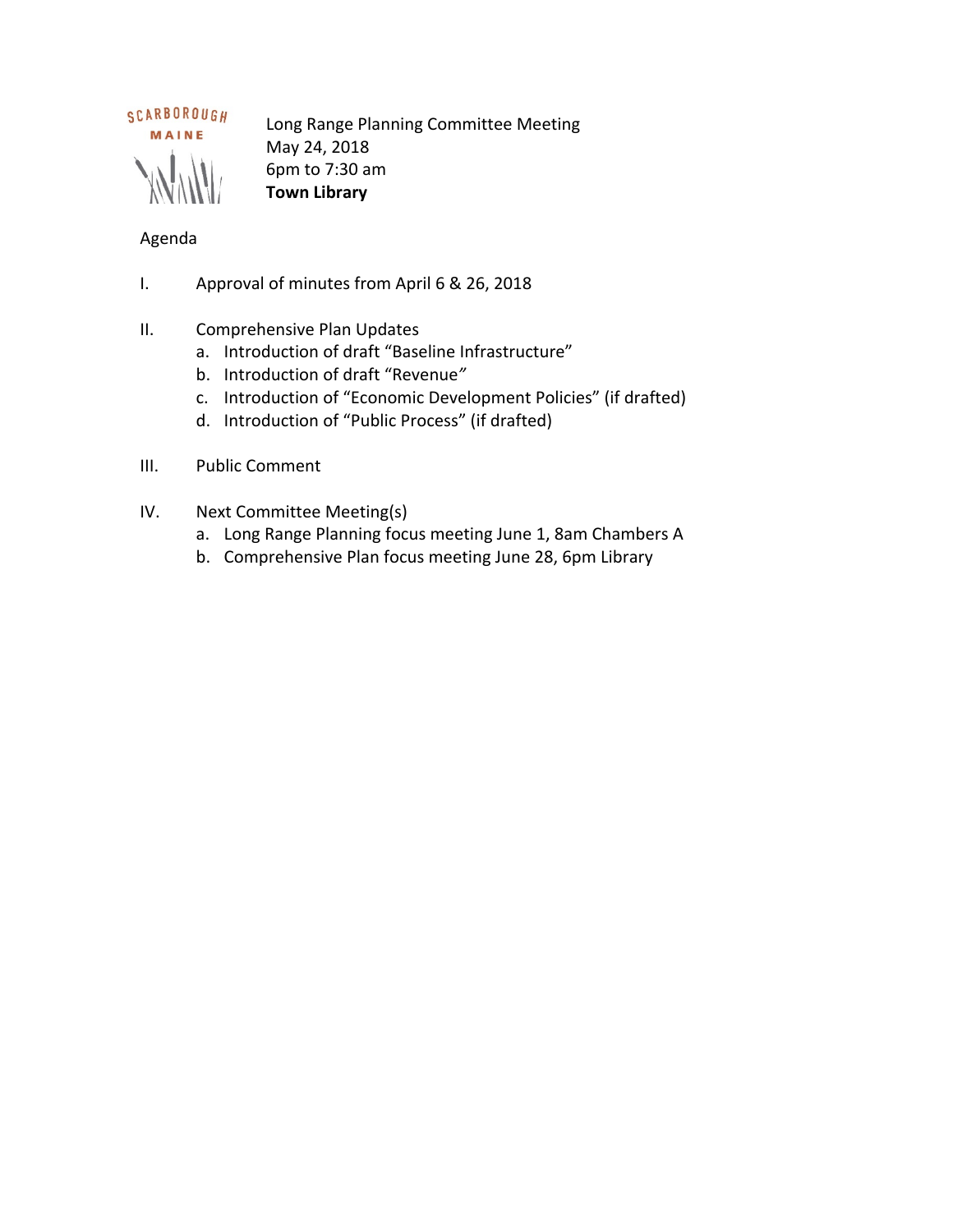# **Scarborough, Maine**

**Community Facilities & Services – Draft Text**

## **Town Facilities & Services**

Community facilities and services (infrastructure) provided in the Town of Scarborough support the day-to-day operations of the Town. The type, location and capacity of infrastructure in the community  $-$  its service delivery  $-$  is critical in order for the Town to offer a high quality-of-life for residents. Monitoring infrastructure investments in relation to future growth and development depicted on the Growth and Conservation Map will be critical to the Town, as infrastructure investments have tremendous effects on the type, location, pattern and intensity of development that will (or will not) occur in Scarborough.

A description of community facilities and services provided in the Town follows, including those provided by outside partners that residents, businesses and visitors use to meet their daily needs.

#### Public Safety/Police

The Scarborough Police/Communications Department is responsible for working in partnership with the community to enhance the quality of life in the town. The department is led by an appointed chief of police and includes administration, police service, communications, marine resources, and fire/police.

The Police Department Administration is responsible for the overall administration of the department and includes the Police Chief, two Deputy Chiefs, one Administrative Coordinator, a secretary, and a building services worker.

Police Services is responsible for law enforcement and investigative services. There are seven sergeants, 28 police officers, and one animal control officer. In 2016, the department received a total of 32,541 police calls, made 8,960 traffic stops, and drove almost 500,000 miles.

The Communications Division is responsible for receiving business phone calls for both Scarborough and the community of Old Orchard Beach. It also receives E-911 calls for Scarborough, Old Orchard Beach, and Buxton and transmits radio communications for Police, Fire, and Rescue for Scarborough and Old Orchard Beach. The division has 13 dispatchers, one data communications specialist, and one crime analyst and received 12,544 E-911 calls in 2016.

The Marine Resources Division is responsible for the coastal waterfront of Scarborough. The division deals with enforcement of marine laws and preservation, protection, or restoration of the marine environment. The division has one full-time officer.

The Fire/Police Division provides traffic control assistance during emergency situations, responding to traffic accidents, fire scenes, and providing assistance to the police department during inclement weather. The division has 13 paid, on-call staff.

According to the Town's Long Range Municipal Facilities Plan, a new and larger Central Public Safety Building is needed for the co-location of the Police and Fire Department, with additional surrounding land and improved access. The Town plans to sell the existing public safety property and use the expected proceeds of the sale towards construction of a new public safety building. Voters have approved a \$19.5 million bond for the construction of a new public safety building.

# **Schools**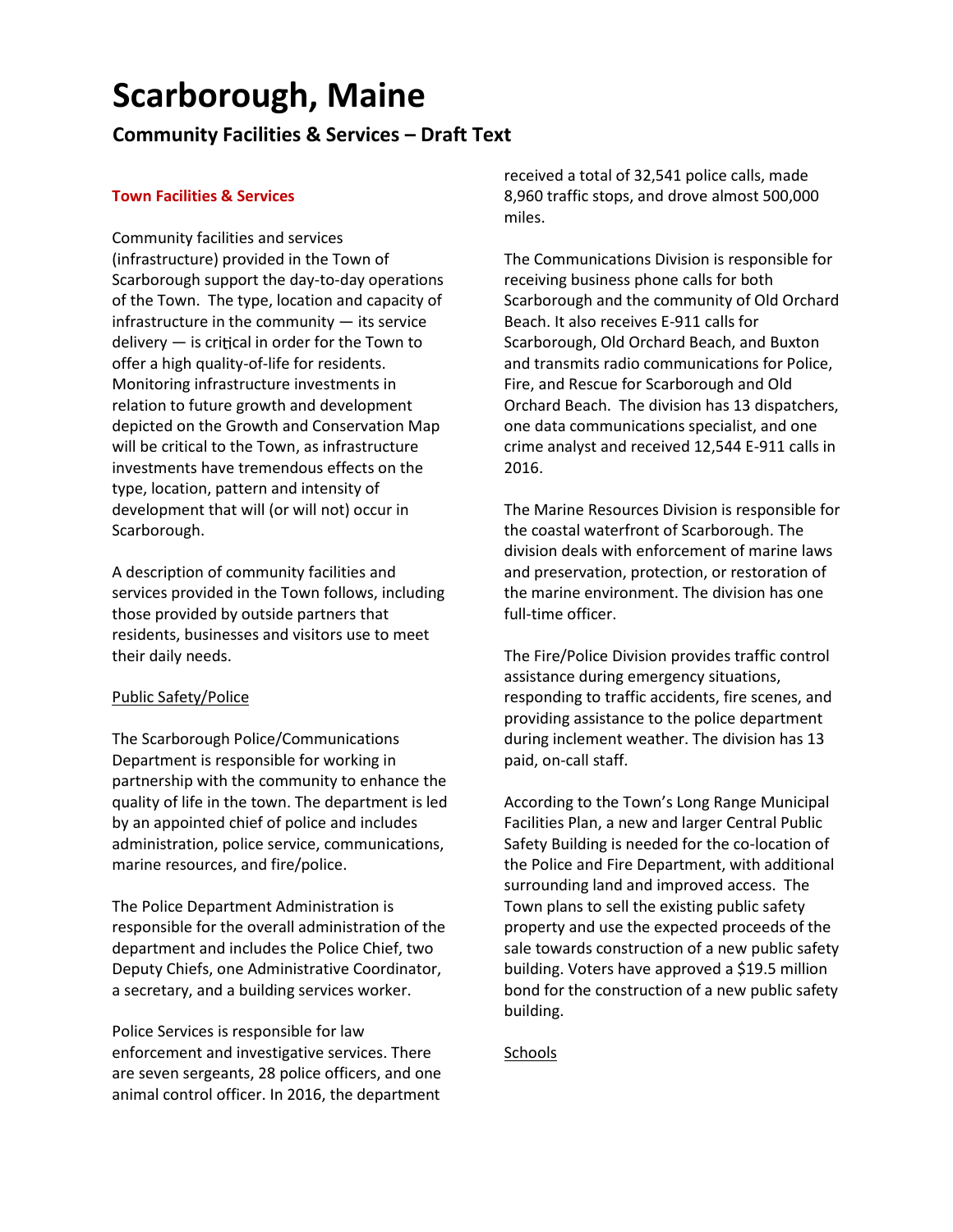Scarborough has three schools at the K-2 grade level: Blue Point, Eight Corners, and Pleasant Hill. The total enrollment is approximately 600 students. The primary school population is predicted to rise significantly by 2025-2026.

These three primary schools are small and deteriorating and are difficult to run in a cost effective manner. The schools all have combined cafeterias and gyms, limited kitchen space, and inadequate meeting space. In addition, the schools lack security vestibules and surrounding driveways for security and emergency services. The schools have a combined 12 modular classrooms.

Wentworth School serves approximately 700 students in grades 3 – 5. The school opened in 2014 and has a staff of approximately 64, including 48 teachers. The school is in good condition and not in need of major upgrades or renovations.

Scarborough Middle School, located at 21 Quentin Drive, serves over 700 students in grades 6, 7, and 8. The staff of approximately 67 includes 57 teachers. The school is over 20 years old and is overcrowded, with 12 modular classrooms that are detached from the main school and present security issues. In 2015, there were five "floating teachers" without classrooms due to lack of space. The cafeteria, kitchen, and library are all significantly smaller than Department of Education recommendations. Hallways are narrow, and parking and parent drop-off systems are inadequate.

Scarborough High School serves 990 students in grades 9 through 12. The faculty is comprised of over 100 teachers and specialists qualified in specific disciplines and content areas. The school is new and in good condition and not in need of major upgrades or renovations.

The Scarborough Schools Long Range Facilities Plan outlines a number of options for the schools:

The first option is to only address the most urgent problems as they arise at the primary and middle schools and to keep them open at minimal cost.

The second option is to renovate the existing facilities to improve energy efficiency and sustainability.

The remaining options all involve new construction. The possibilities include replacing modular buildings with permanent construction, creating a new, consolidated primary school building, renovating and expanding Scarborough Middle School, and expanding the Wentworth School to accommodate the addition of the  $6<sup>th</sup>$  grade.

#### Stormwater Management

The Town's Planning and Public Works Departments work cooperatively on ways to best manage drainage and stormwater within the community. The stormwater management duties of the departments include:

- review and approval of drainage and stormwater design for new or re development
- coordination with the Maine Department of Environmental Protection (DEP) on stormwater design review, approval and compliance
- administration and compliance with the stormwater and pollution requirements of the Federal Clean Water Act (as known as NPDES)
- drainage and stormwater maintenance and cleaning of public infrastructure
- drainage and stormwater improvements of public infrastructure as part of capital improvement projects
- stormwater and watershed planning, including exploring newer stormwater approaches, standards and stormwater planning on a watershed basis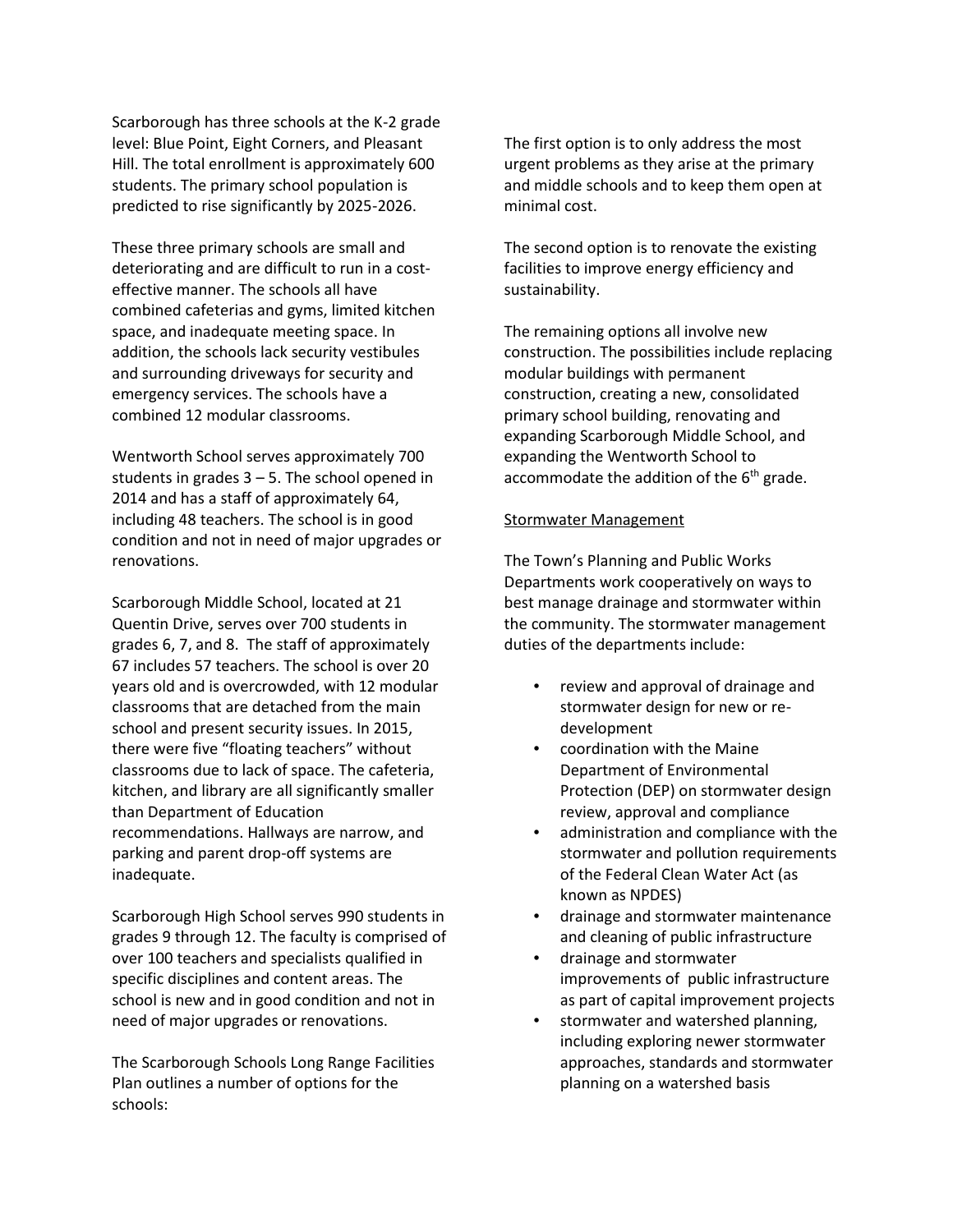The Town is currently working on a plan for Phillips Brook. The watershed covers 653 acres (1.02 square miles) in the Dunstan Corner area of Scarborough and includes the 2.77-mile Phillips Brook. Phillips Brook has been assessed by the Maine Department of Environmental Protection (MeDEP) as not meeting water quality standards for aquatic life and aquatic habitat use, and has been listed on the 303(d) list of impaired waters. The impairment of Phillips Brook has been attributed to stormwater runoff from paved surfaces, stormwater infrastructure along US Route 1, and development in the lower watershed that has encroached on the stream channel, floodplain, and wetlands areas. The Town seeks to develop a locally-supported watershed-based management plan that will outline actions needed to improve Phillips Brook's water quality and aquatic habitat.

The Town has also been working with Maine DEP and the Cumberland County Soil and Water Conservation District on a watershed plan for Red Brook, which is one of two watersheds that are classified as "urban impaired". In an effort to implement this management plan as well as establish more local stormwater standards, customized to Scarborough's needs and goals, the Town is working on a stormwater management program.

#### Wastewater

The Scarborough Sanitary District wastewater treatment facility (WWTF) is capable of treating an average of 2.5 million gallons per day (mgd) of raw sewage. It uses a process called "activated sludge" to treat wastewater. In the activated sludge process, microorganisms are used to remove waste products from the discharge stream.

The Scarborough Sanitary District over the last several years has upgraded the wastewater treatment facility's capacity from 1.8 million gallons a day (MGD) to 2.5 MGD and upgraded and/or rebuilt all of its 23 pump stations.

As of 2016 the District owns and operates approximately 68.4 miles of gravity sewer and 23.5 miles of force mains, 2,025 manholes, 23 pump stations, and a 2.5 million-gallon per day wastewater treatment facility. In addition to the District owned infrastructure, there are approximately 6.1 miles of private gravity sewer lines, 6.6 miles of private force mains, and 34 private/association pump stations connected to the District's system.

In 2016, the District provided wastewater collection and treatment services to 5154 accounts, of which 4,729 were residential and 425 were commercial. The District also provides treatment for an additional 396 customers who utilize the Sanitary District's wastewater treatment facility to discharge septic tank.

#### Solid Waste & Recycling

The Town's Sanitation Division provides oversight for solid waste disposal and recycling. Collection of municipal solid waste (MSW), recycling, and food waste is contracted to PineTree Waste. In addition, the Town manages programs for the collection of special waste, such as hazardous waste and electronic waste.

All MSW, recycling, and food waste goes to ecomaine, a non-profit waste management company owned and operated by 20 municipalities in southern Maine. Ecomaine's waste-to-energy plant was built in 1988 and provided two major benefits: 1) use of municipal waste as fuel to generate and sell electricity for the financial health of the organization, and 2) reduction in the volume of trash by 90 percent. Recycling was added in 1990 and single-stream recycling was added in 2007.

In 2016, there were 6,595 collection stops. 5,800 tons of solid waste and 2,600 tons of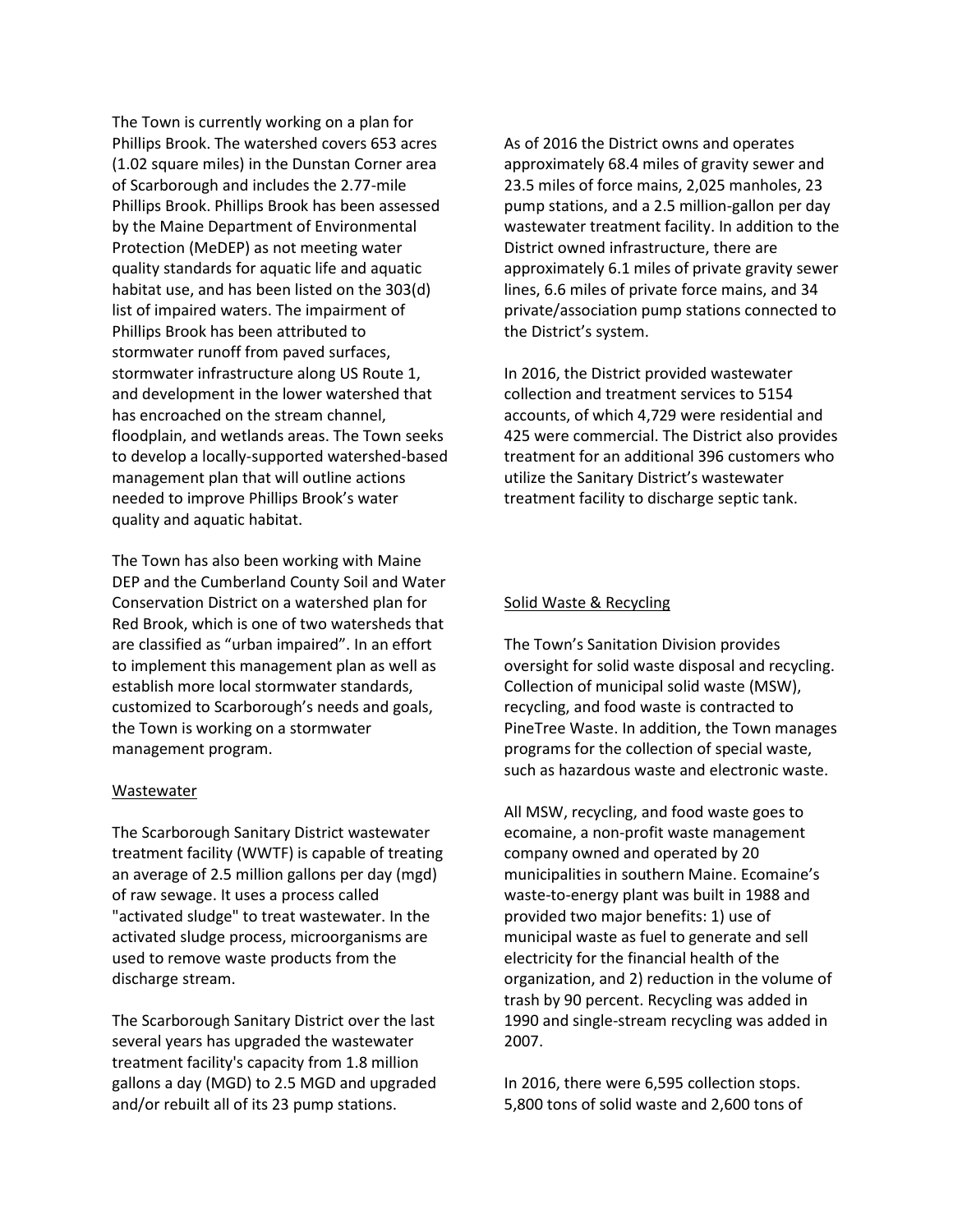recyclables were collected. The Town maintained a 31% recycling rate.

#### Parks

The Town's parks program is a division of the Community Services Department. In 2016, the Department maintained more than 130 acres of trails and open space. This included 13 baseball/softball fields, 15 rectangular fields for youth and adult leagues, an outdoor track, and outdoor ice rink, eight community garden plots, five playgrounds, six tennis courts, three basketball courts, seven trails, and seven Town parks.

The Community Services Department also offers recreational and educations programs to the youth and adult population throughout the year. These programs include a variety of sports camps, as well as theatre and arts camps. The Town has one of the largest in-house soccer, indoor soccer, and basketball programs in the state. A number of sports leagues are also available for adults.

A multi-purpose community center that could accommodate athletic facilities, such as a pool, gym, and exercise rooms, as well as space for seniors and other age and interest groups has been identified as a need in the community. A community center could be designed to house the administrative space and needs of the Community Services Department, which is currently using an overcrowded space at Town Hall. A partnership with an organization like the YMCA, with the town providing land and/or supplemental resources may allow the construction of such a facility.

#### Water District

The Town is covered by the Portland Water District, which maintains a 1,000-mile network of water mains ranging from 60 inches to 2 inches, pump stations, and reservoirs that bring water from Sebago Lake. Roughly 25 million gallons of water is kept in storage. This helps

maintain proper pressure, and it allows for a water reserve in case of an emergency, like a fire or a flood. The District flushes water mains from April - October.

This maintenance activity uses a high velocity flow of water in the opposite direction of natural flow to keep the water mains clean and fresh. During flushing, any sediment that may be in the mains is released out the hydrants.

The Portland Water District's Sebago Lake Water Treatment Facility began treating water in February 1994 using ozone. Ozone is a powerful disinfectant that kills potentially harmful microorganisms and is 99.99% effective against viruses and Giardia. Treatment includes screening, ozonation, UV light treatment, chloramination, and corrosion control. Also as a result of a citizen referendum, fluoride is added to the water at the plant to promote dental health.

The District regularly monitors and tests the water for over 90 substances, and it meets or surpasses all federal Safe Drinking Water Act standards. Their laboratory is able to perform 40 different analyses. Water quality experts annually collect nearly 6,000 samples and perform 16,000 analyses throughout the system, from Sebago Lake to the tap. In addition, temperature, pH, turbidity, chlorine residual, ammonia/monochloramine and ozone residual concentrations are monitored via online meters located at the plant.

#### Fire & EMS

The Fire Department is responsible for the protection of the lives of the citizens of Scarborough. The department is led by an appointed Fire Chief overseeing five divisions: Administration, Fire Suppression, Fire Prevention, Emergency Medical Services, and Emergency Management.

In 2016, the Fire Suppression and EMS divisions responded to 1,445 fire calls, 2,459 EMS calls,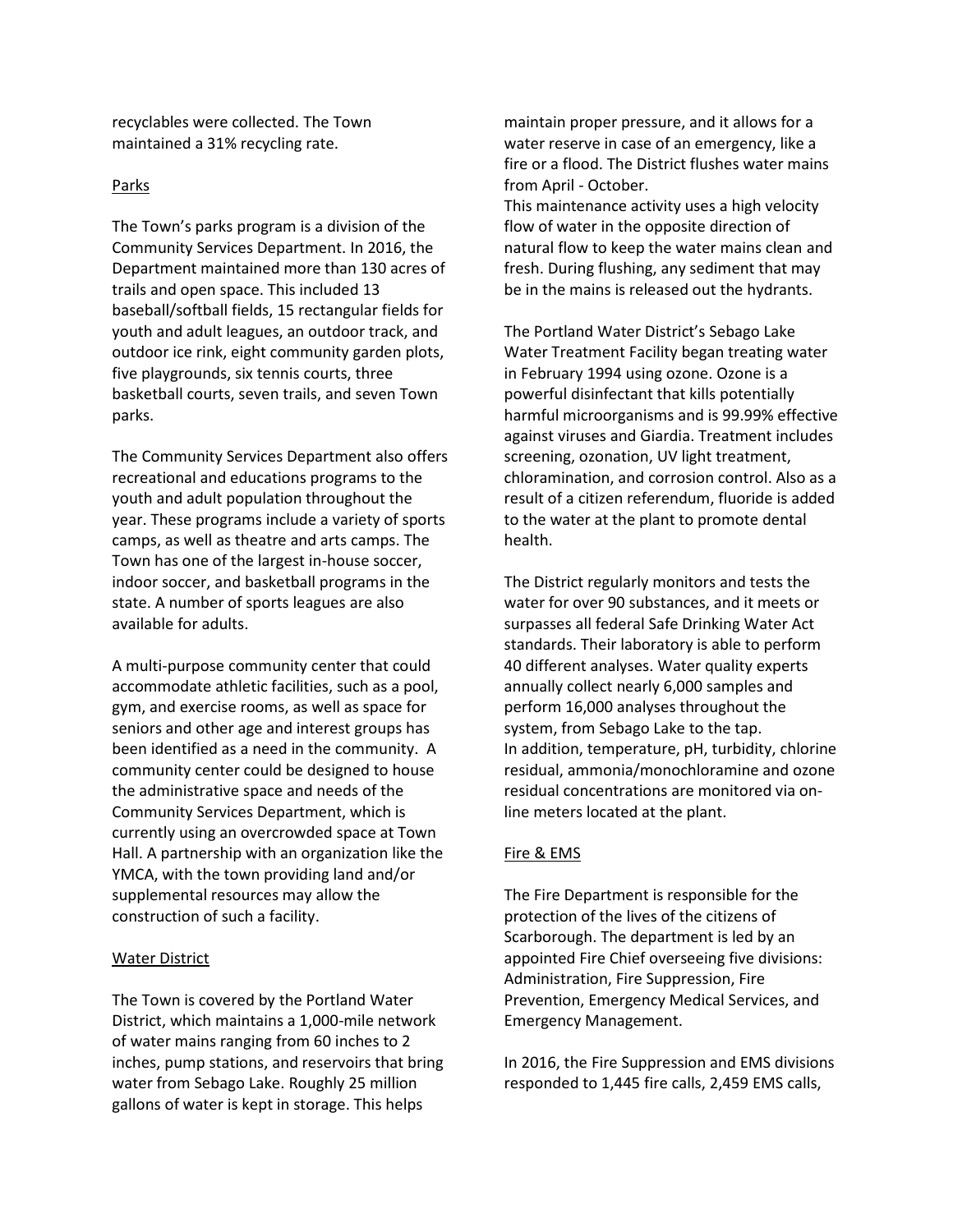and 159 vehicle accidents. They handled a total of 3,904 calls – an average of 10.7 calls per day.

The Fire Prevention Division is responsible for the department's proactive fire prevention activities. This includes conducting life safety inspections on every commercial occupancy and multi-tenant occupancies with three or more units on an annual basis. All high hazard occupancies, such as schools and daycares, are inspected monthly.

The Emergency Management Division is responsible for Town-wide emergency planning and coordination during natural and man-made disasters.

According to the Town's Long Range Municipal Facilities Plan, a new and larger Central Public Safety Building is needed for the co-location of the Police and Fire Department, with additional surrounding land and improved access. The Town plans to sell the existing public safety property and use the expected proceeds of the sale towards construction of a new public safety building. Voters have approved a \$19.5 million bond for the construction of a new public safety building.

The Long Range Municipal Facilities Plan also advises on a number of fire stations. The North Scarborough Fire Station is Scarborough's most remote fire barn and provides response to not only northwestern Scarborough, but also areas of Gorham and Westbrook. Given the geography this station services and the growth in the area, an expansion is likely needed in the 5 to 15-year timeframe. In preparation for this potential demand for expansion, the Town owns the adjacent house lot at 14 Saco Street, which consists of % of an acre. This property coupled with the existing fire barn and site is forecasted to be adequate for a likely expansion of 7,000 +/- square feet and associated access and parking. In terms of funding, there is potential for a municipal partnership with our mutual aid communities of Gorham and Westbrook, as an expansion at this station

could reduce facility needs in these two communities

The Dunstan Fire Station was last expanded in 1998 and is experiencing limitation on bedrooms and vehicle bay space given the existing and future growth of personnel and apparatus. An expansion will likely be necessary in 10+ years. Unlike the North Scarborough Fire Station, the property this facility is located on is constrained in size and provides limited area for expansion. Given this, and the need for expanding horizontally to provide more vehicle bay space, land acquisition is likely necessary.

An additional fire station to serve the West Scarborough portion of the community may be called for in the long term  $(15 - 25$  years out). This is an area that has a significant amount of rural residential neighborhoods and development and lacks a local fire station, so currently it's an area that is the most remote to emergency response in the community. That said, growth has slowed in this portion of Town and the establishment of a fire station may not be cost effective. It is included in the plan so consideration for a station should be given as should the potential acquisition of land.

#### Health Care

The Scarborough campus of the Maine Medical Center provides a wide range of primary, specialty, and sub-specialty services. The campus provides in-patient, out-patient, and surgical services and includes a surgery center, a cardiology center, and multiple cancer specialists and clinics. In addition, the campus is home to the Maine Medical Center Research Institute, a bio-medical research facility.

Martin's Pointe Health Care Center offers both primary and specialty services and also houses a community center that offers senior activities hosted by the Town and local businesses.

The Maine Veteran's Home is one of six such facilities statewide. Opened in 1990, the facility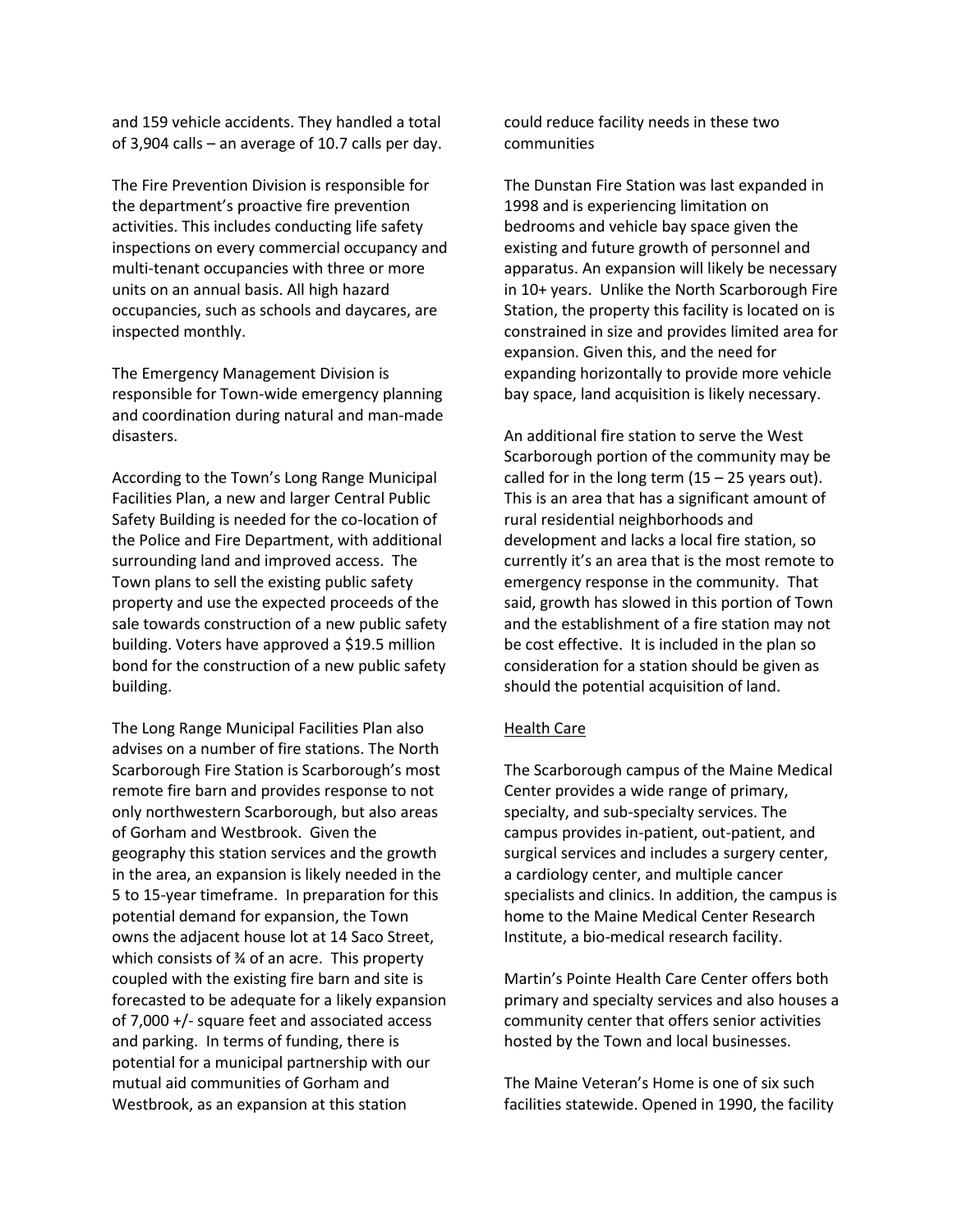provides 24-hour RN coverage in a 40-bed rehab and skilled nursing care facility. It also houses a 40-bed long-term care unit, a 40-bed secured dementia unit, and a 30-bed residential care unit. The Maine Veteran's Home also serve as a teaching facility.

Pine Point is a 61-bed facility offering skilled nursing care, short-stay rehab, respite care, and long-term care.

Maine Centers for Healthcare offers multi specialty healthcare options. There are three Urgent Care facilities in Scarborough: Clear Choice MD on Payne Road, Scarborough Health Care on US Route 1, and US Healthworks on Spring Street.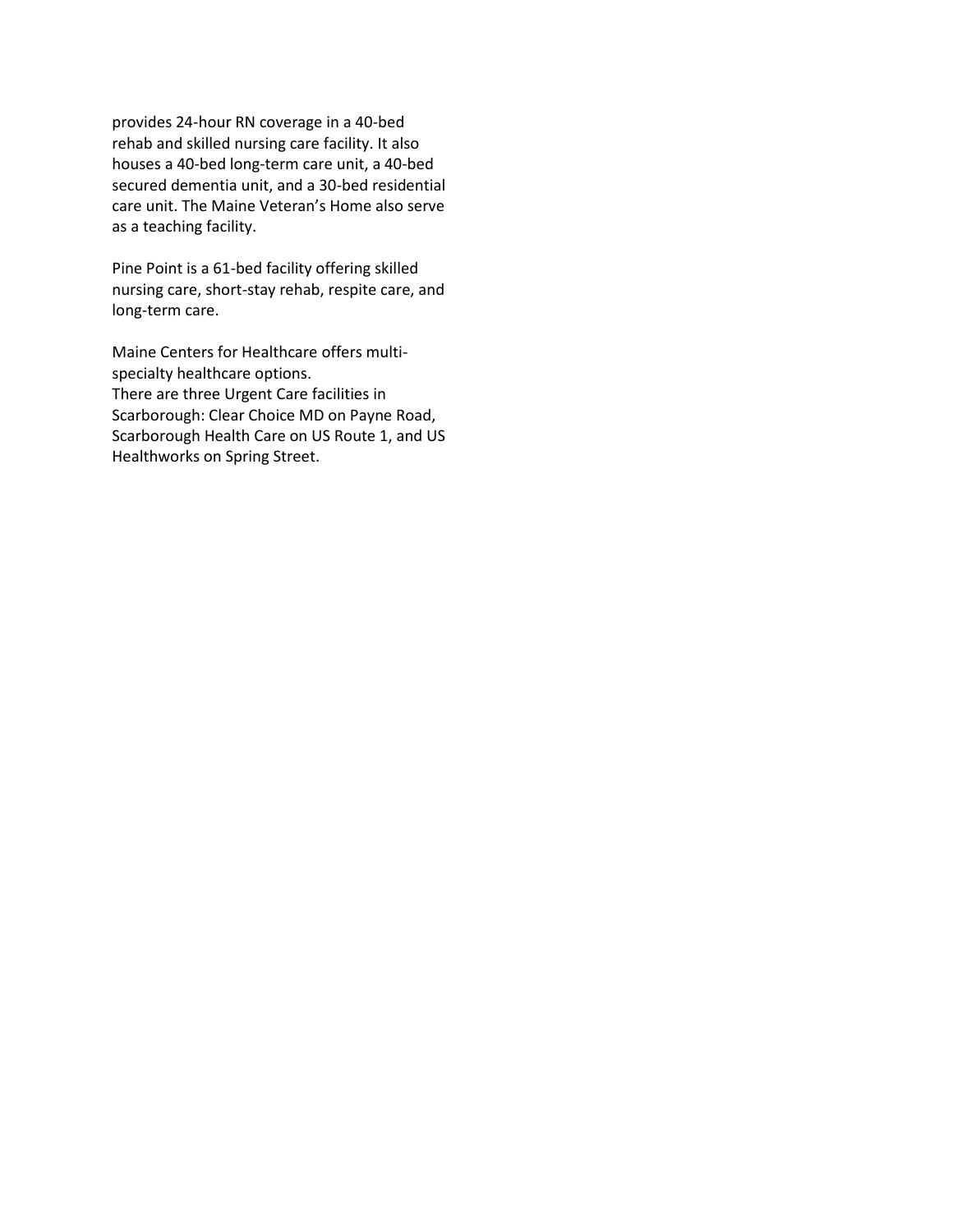# **Existing Revenue Sources & Funding Mechanisms**

Generally, a local government's capital and operating responsibilities are financed by taxes and other fixed or restricted revenue sources. The local revenue structure is a function of the area's applicable state law, size, geography, government structure, land use and number of services provided. Typical sources of revenue include: local taxes, fees and miscellaneous receipts; revenue transfers from federal and state government sources; and grants or in-kind donations from non-profit or private parties. Revenues may increase or decrease from year-to-year because of economic conditions, increasing property values, changing tax rates, or severity of delinquent tax bills.

Several revenue sources and funding mechanisms are available to the Town of Scarborough to finance the planning, purchase, construction or maintenance requirements of public infrastructure and facilities needed to serve future development. The paragraphs that follow summarize revenue sources and funding mechanisms used today to implement recommended projects in the planning jurisdiction. These monies may be in existence at the time the project is implemented, used to pay down debt on borrowed monies, or sought through appropriate processes regulated by the State of Maine.

In the past, at least 20% of the Town's revenues were intergovernmental, with the majority of these coming from the State. Currently, 13.4% of revenues come from the state, and this percentage is expected to drop further. The decrease is reflected in the 6.6% increase in the revenues made up by property taxes. In 2007, property taxes accounted for 59.7% of revenues. By 2016, they accounted for 66.3%.

# **Property Tax Revenues**

A property tax or millage rate is an ad valorem tax on the value of a property, usually levied on real estate. The Town's rate for fiscal year 2017-18 was \$16.49 per thousand. In 2016, the total taxable municipal valuation was \$3,776,362,500. Property tax revenues make up 70% of the Town FY 2018 revenues.

# **State Revenues to Town**

As required by the Constitution of Maine, Article IV, Part 3, Section 23, the Treasurer of State shall reimburse each municipality 50% of the property tax revenue loss suffered by that municipality during the previous calendar year as a result of statutory property tax exemptions or credits enacted after April 1, 1978. Fully exempt property tax may include real estate or personal property owned by governmental entities, school systems, and other institutions.

Partially exempt property tax relates to the following categories:

**Homestead Exemption** - The homestead exemption provides a reduction of up to \$20,000 (\$15,000 for 2016 and \$10,000 for years prior to 2016) in the value of your home for property tax purposes. To qualify, you must be a permanent resident of Maine, the home must be your permanent residence, you must have owned a home in Maine for the twelve months prior to applying and an application must be filed on or before April 1 with the municipality where the property is located. The exemption applies to any residential property that is assessed as real property. For instance, a mobile home located on a rented lot may qualify for the exemption.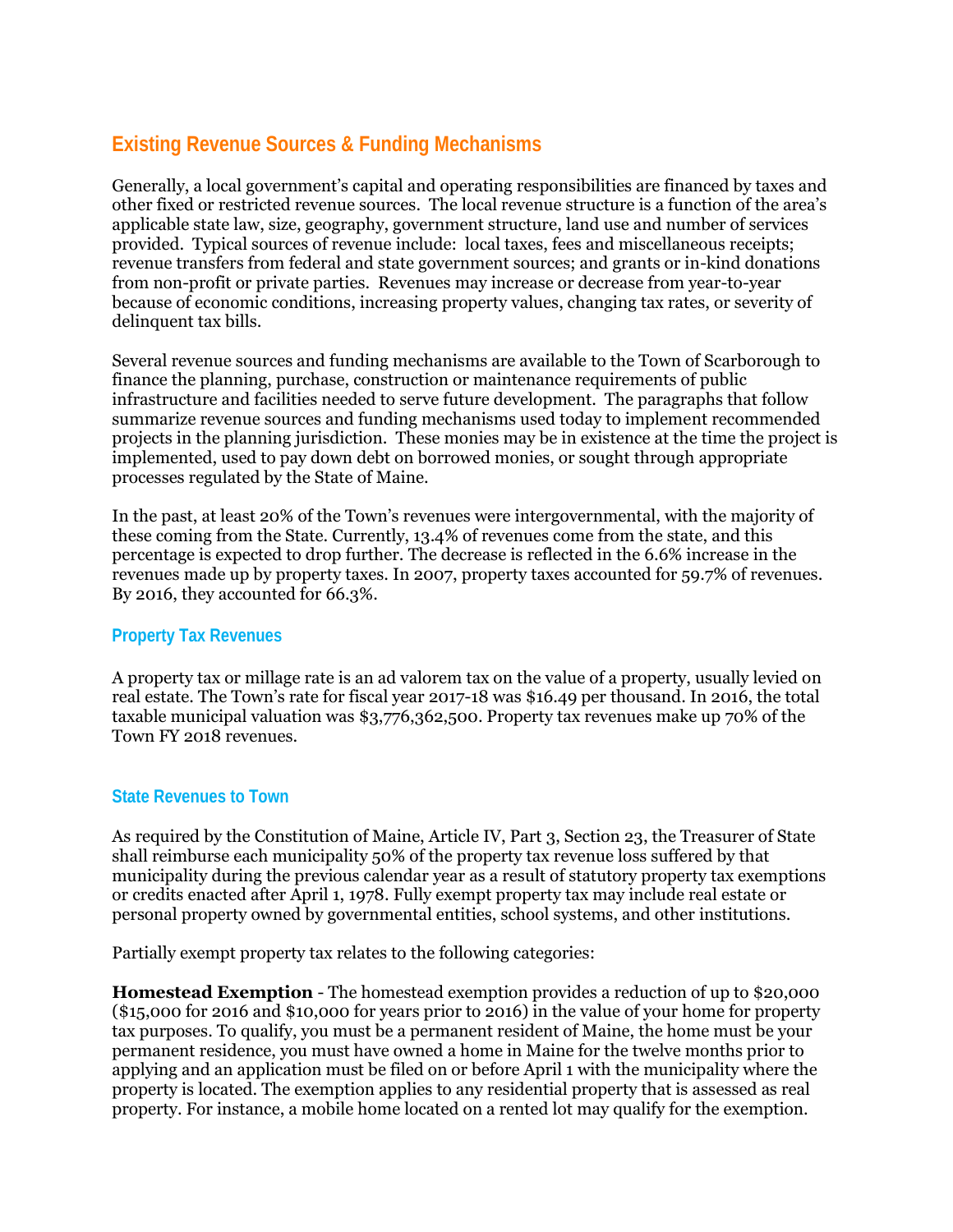**Veteran Exemption** - A veteran who served during a recognized war period and is 62 years or older; or, is receiving 100% disability as a Veteran; or, became 100% disabled while serving, is eligible for \$6,000.

**Paraplegic Veteran** - A veteran who received a federal grant for a specially adapted housing unit may receive \$50,000.

**Blind Exemption** - An individual who is determined to be legally blind receives \$4,000.

**Business Equipment Tax Exemption** (BETE) – The BETE is a 100% property tax exemption for eligible property first subject to tax in Maine on or after 4/1/08. Qualified property includes:

- Personal property that furthers a particular trade or business activity. (The property must be devoted to business activity.)
- Parts, additions, and accessories
- Construction in progress
- Inventory parts

### **State General Purpose Aid (GPA) to Education**

The Maine Department of Education provides partial funding to support local school districts through a formula called Essential Programs and Services, or EPS. The formula allots around \$1 billion of state aid each year based primarily on student enrollment and property valuations as a shortcut measure of each community's ability to pay for education locally.

Scarborough is in the fortunate position of being prosperous in relations to other towns in Maine. The valuation per resident and median income are among the highest in the state. Unfortunately, since the Department of Education's level of GPA funding has not kept pace with rising costs of education in recent years, this means that Scarborough's share of the available state funding has decreased dramatically. Scarborough's state subsidy was \$7,069,801 in FY2009 and \$3,589,147 in FY2017, a decrease of 49.2% over eight years. Currently, only 7.8% of the approved budget for Scarborough schools is being funded by the state.

#### **Education Revenues**

The Town also receives some additional school-related funding. The school receives some state and federal funding for school nutrition, as well as payments from students from school breakfast and lunch. The Town receives state/federal funding for adult learning classes and additional revenue from registration fees for these programs. By State law, if the school has any balance (revenues exceed expenditures) left from a prior year, they must use most of it within a year or two. The use of fund balance is the school's balance at year end.

#### **Tax Increment Financing and Credit Enhancement Agreements**

Tax Increment Financing is a flexible finance tool used by municipalities to leverage new property taxes generated by a specific project or projects within a defined geographic district. Any portion of the new taxes may be used to finance public or private projects for a defined period of time up to 30 years. The Program is locally-driven: the municipality, town, or city defines the district and chooses how much of the new taxes will go to what public and private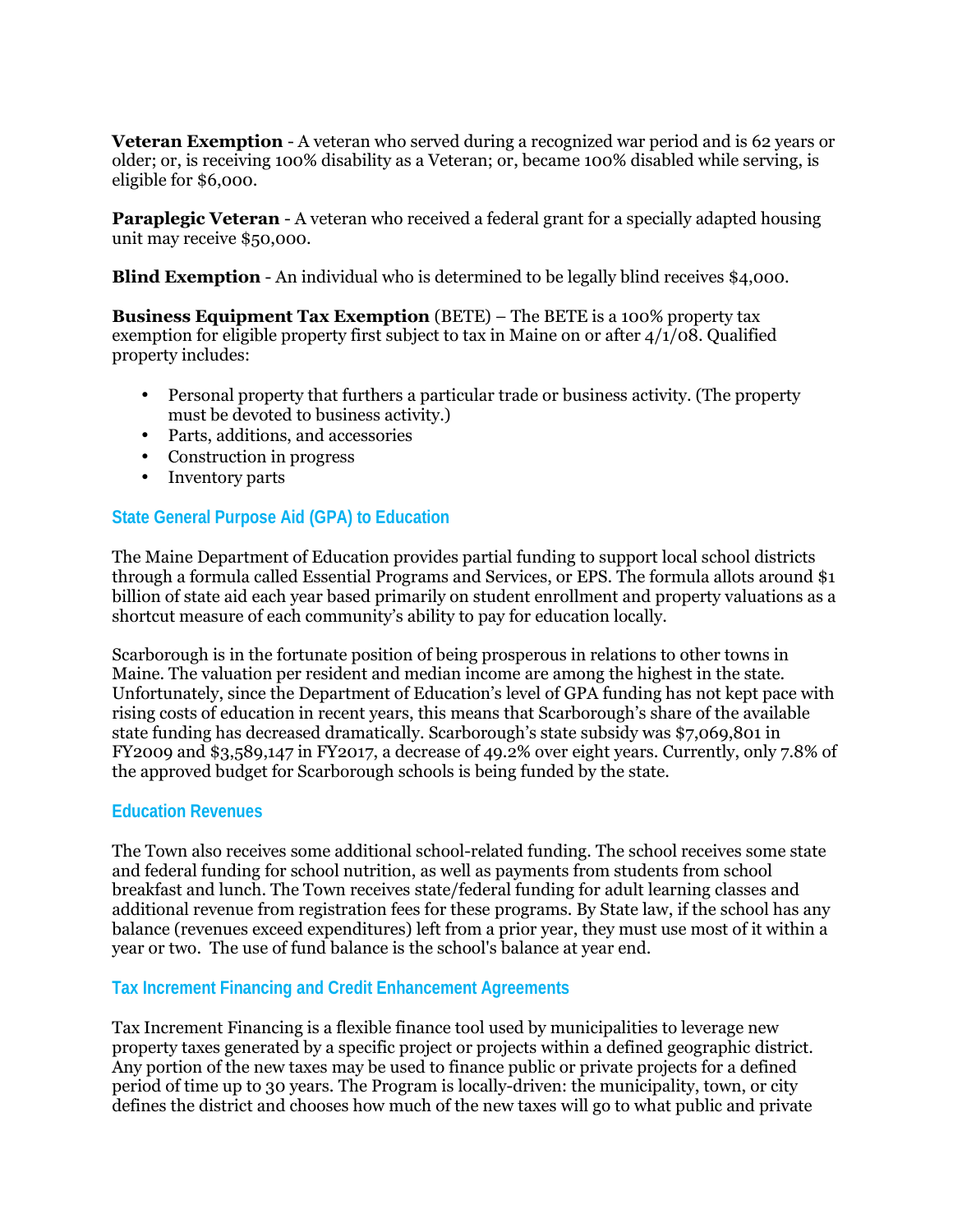projects over what period of time, with the whole package requiring local political approval. A municipality may provide payments of TIF revenue to a developer/property owner through a Credit Enhancement Agreement (CEA). Developers use CEAs to convince lenders of positive future cash flow.

Per the State of Maine, Credit enhancement agreements may be used to assist businesses located in blighted areas when the number of persons employed full-time in any such business increases by at least 50%, and the increased employment results from positions that are created by the business in the State. Rebates may not be paid pursuant to a credit enhancement agreement until the business certifies to the municipality that the 50% increase has occurred.

Scarborough strategically uses the Tax Increment Financing (TIF) District tool to promote economic development. In general, the Town's use of TIF districts focuses on public infrastructure improvements such as sewer extensions or road infrastructure.

The Town currently has three active economic development TIF's totaling 455 acres. Under the State's rules for TIF's, Scarborough may have up to 1,728 acres designated in TIF districts.

All three of the Town's existing districts have associated credit enhancement agreements that reimburse the developer for costs associated with necessary public improvements.

The Enterprise Business Park TIF was approved in 2001. Developer financed roadway improvements made the Enterprise Business Park feasible, opening up pre-permitted lots for high value office developments. Businesses in the Enterprise Business Park include general offices, medical offices and high technology/research offices.

The Haigis Parkway TIF and associated credit enhancement agreement made it possible for a major shopping center to be built at one of the gateways into Scarborough. The Town invested in the extension of major infrastructure (water, sewer, natural gas) to this designated growth area specified in the Town's 2006 Comprehensive Plan. The Credit Enhancement Agreement repays the developer of Gateway Shoppes (which includes Cabela's) for roadway and other infrastructure improvements. The investment paved the way for Cabelas, as well as Horizon Solutions, and Salt Pump Climbing Co. This TIF runs through 2028.

The BOR TIF was the catalyst for the redevelopment of an old production facility for Konica. The TIF was used to offset infrastructure near the site. This site brought the building back to productive use and now houses small and large medical offices. The largest tenant in the building is Coastal Women's Health. The building has been completely rehabbed and serves as a gateway into Scarborough.

# **Excise Tax Revenues**

**Excise tax** is an annual tax that must be paid prior to registering a vehicle. Except for a few statutory exemptions, all vehicles registered in the State of Maine are subject to the excise tax. Excise tax is defined by Maine law as a tax levied annually for the privilege of operating a motor vehicle or camper trailer on the public ways. Excise tax is paid at the local town office where the owner of the vehicle resides. When a vehicle needs to be registered, an excise tax is collected prior to the registration.

The amount of tax is determined by two things:

1. The age of the vehicle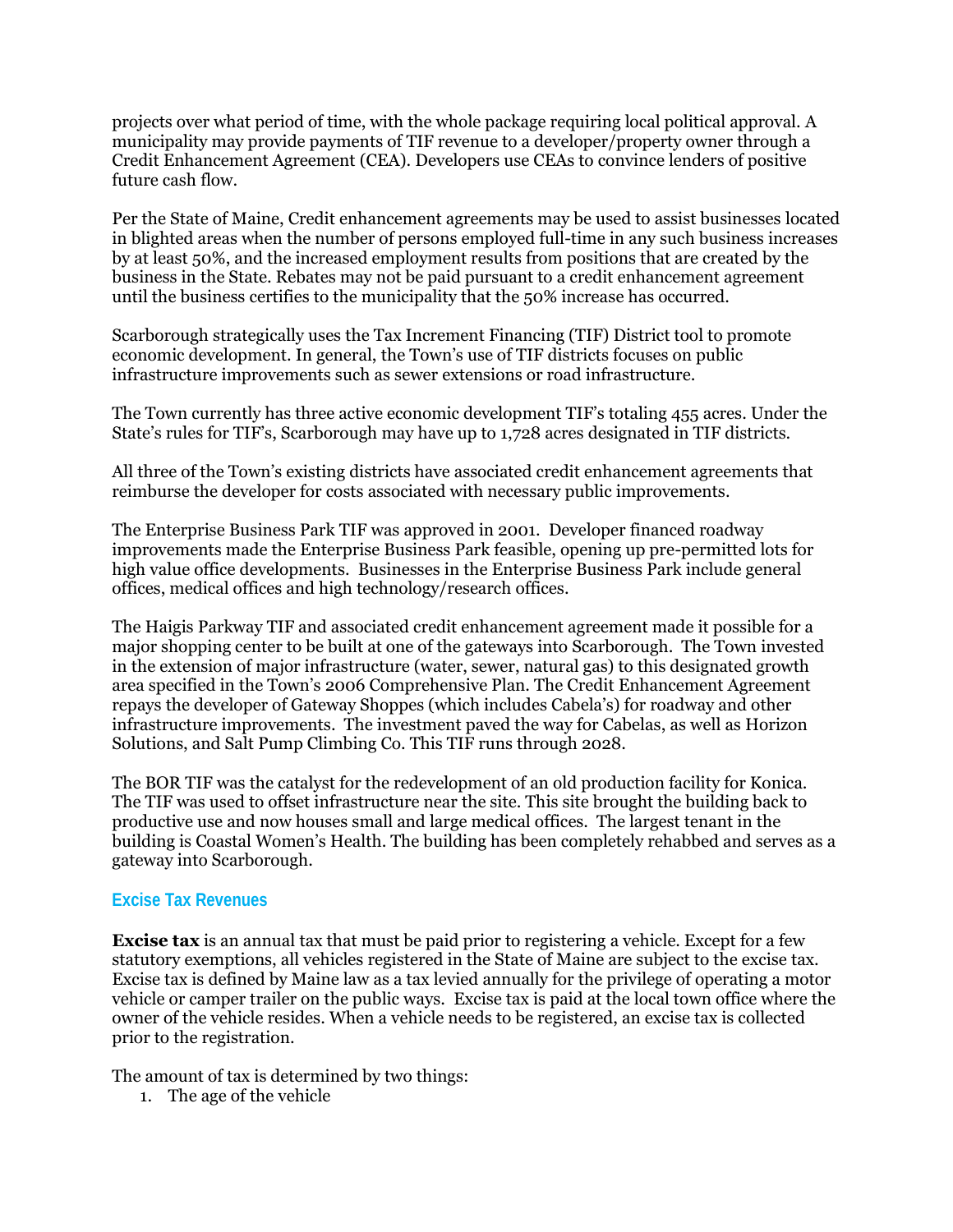2. Manufacturer's suggested retail price ("MSRP")

The Town has estimated \$5,600,000 for excise revenues. These revenues help to fund the Town's operating expenditures.

# **Municipal Operating Non-Property Tax Revenues**

Municipal revenues include all of the monies raised through program fees, permit fees, license fees, and collected fines. Examples of some of the more substantial fees collected are: excise taxes (noted above), building permit fees (\$425,000 anticipated for 2018), franchise fees (\$200,984 anticipated for 2018), beach parking (\$330,000 for 2018), summer program (\$500,000 for 2018), and fire inspection fees (\$850,000 for 2018).



# **General Obligation Bonds**

Some expenditures are better shared with futures users of the investment. A school building or a fire truck are both expensive items that serve current and future residents of the Town. Financing expenditures allows the Town to share the cost of an investment with all of the people that will benefit. Many investments are not included as part of the annual budget decided by the Town Council but are instead put before the voters. A recent example of this is the new Wentworth School.

General obligation bonds are secured by the "full faith, credit and taxing powers" of the issuing government. They legally obligate the local government to levy taxes on all assessable property within the jurisdiction at a rate necessary to meet the debt service payments of the bonds.